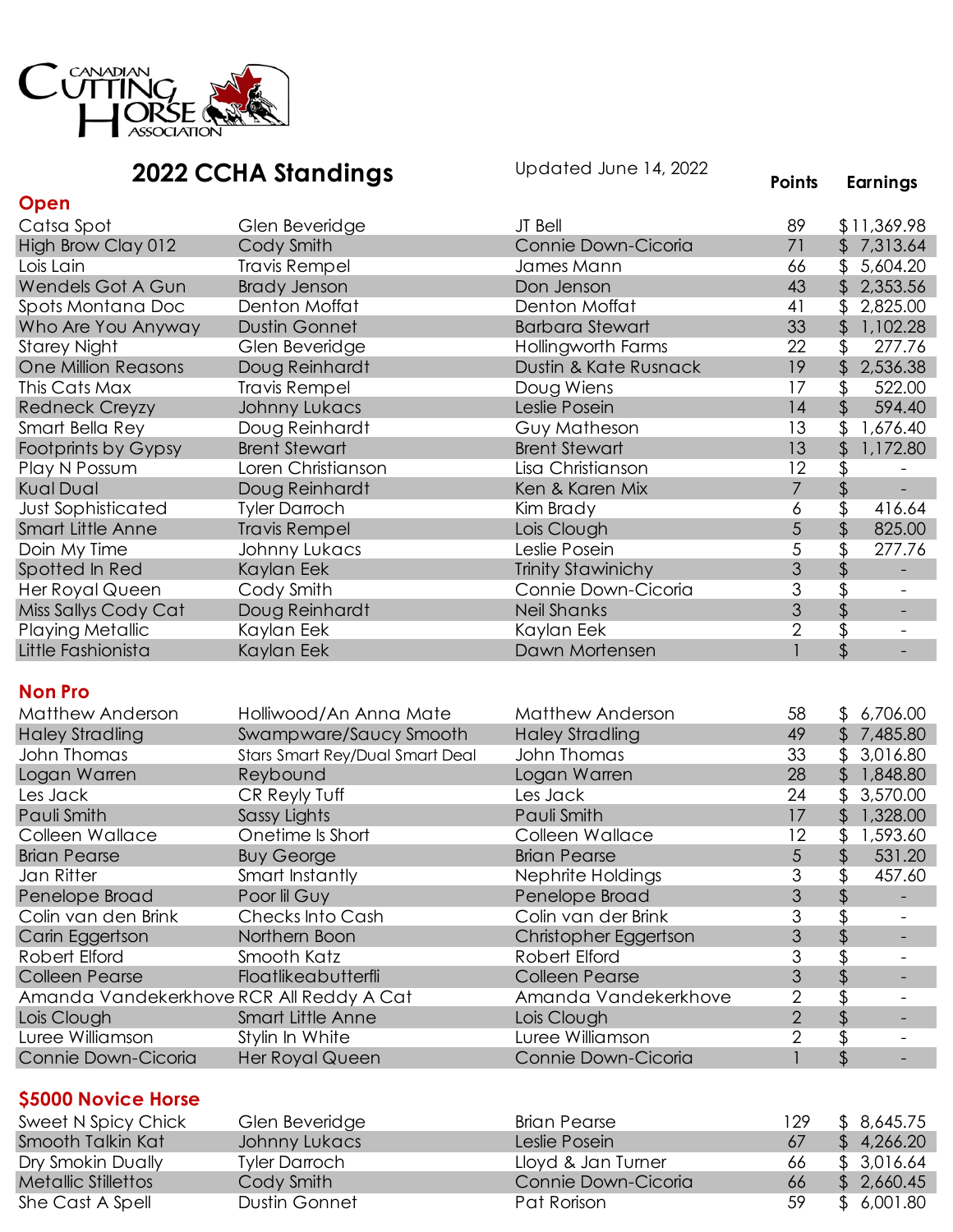| Nu Kat                      | <b>Travis Rempel</b>       | Penelope Broad                 | 54             | \$4,109.80                                            |
|-----------------------------|----------------------------|--------------------------------|----------------|-------------------------------------------------------|
| <b>Hydriving Pepto</b>      | Dustin Gonnet              | Scott Brady                    | 43             | 1,911.44<br>\$                                        |
| Roll N With The Flow        | <b>Tyler Darroch</b>       | Nicole Darroch                 | 37             | $\mathfrak{L}$<br>1,403.47                            |
| FFL Talkin Bout You         | Doug Reinhardt             | Gord Roper                     | 31             | \$<br>3,454.20                                        |
| <b>Billies Secret</b>       | Glen Beveridge             | <b>Jewel Volts</b>             | 31             | 1,870.48<br>\$                                        |
| Checks Into Cash            | Glen Beveridge             | Colin van den Brink            | 30             | 1,327.68<br>\$                                        |
| Reysn The Bar               | <b>Brad Pederson</b>       | Marilyn Anderson               | 29             | \$<br>1,543.30                                        |
| CR Tuff Enuff               | Loren Christianson         | Doug Sapergia                  | 29             | \$<br>727.56                                          |
| Circle S                    | <b>Travis Rempel</b>       | <b>Tory Correale</b>           | 24             | \$<br>3,226.08                                        |
| <b>Playing Metallic</b>     | Kaylan Eek                 | Kaylan Eek                     | 20             | \$<br>260.40                                          |
| <b>Rich Gurl</b>            | Doug Reinhardt             | Pauli Smith                    | 16             | \$                                                    |
| Wood She Be Smooth          | <b>Travis Rempel</b>       | David Paxton                   | 12             | \$<br>1,012.80                                        |
| Wood She Be A Wendel        | <b>Travis Rempel</b>       | Penelope Broad                 | 12             | $\mathfrak{P}$<br>597.32                              |
| Mireycle Man                | Keith Stewart              | Jeffery Slade                  | 11             | \$                                                    |
| What Ifs                    | <b>Johnny Lukacs</b>       | Leslie Posein                  | 11             | \$<br>$\overline{\phantom{a}}$                        |
| Metallic Whiskey Kat        | <b>Brad Pederson</b>       | Ron Mathison                   | 11             | $\overline{\$}$                                       |
| Maisies Blu Boon            | <b>Guy Heintz</b>          | Diane Fraser                   | $\overline{7}$ | \$                                                    |
| <b>HDG Once Upon A Time</b> | Glen Beveridge             | Colin van den Brink            | 7              | \$                                                    |
| Reybelious                  | <b>Johnny Lukacs</b>       | Johnny Lukacs                  | $\overline{7}$ | \$                                                    |
| <b>RCR All Reddy A Cat</b>  | Cody Smith                 | Amanda Vandekerkhove           | 6              | \$<br>1,010.40                                        |
| <b>Sheer Drama</b>          | <b>Travis Rempel</b>       | Doug Wiens                     | 6              | 781.20                                                |
| Smooth And Peppy            | <b>Travis Rempel</b>       | Deb Anderson                   | 6              | \$<br>\$<br>369.20                                    |
| <b>Fancy One More Drive</b> | Glen Beveridge             | Limited Hollingsworth          | 5              |                                                       |
|                             | Rod Thiessen               |                                | 5              | \$<br>\$                                              |
| Cats Blonde Date            |                            | <b>Frehlick Quarter Horses</b> | 5              |                                                       |
| <b>Blu Lilies</b>           | Doug Reinhardt             | Pauli Smith                    |                | $\frac{1}{2}$                                         |
| Smokin Peppy Ray            | <b>Brady Jenson</b>        | Don Jenson                     | 4              | $\overline{\mathfrak{s}}$<br>$\overline{\phantom{a}}$ |
| Quite a Catty Lady          | Keith Stewart              | The Stampede Ranch             | $\overline{4}$ | \$<br>-                                               |
| Lil Smooth Lu               | Keith Stewart              | The Stampede Ranch             | 4              | $\overline{\$}$                                       |
| Ou Style                    | <b>Bernie Schellenberg</b> | <b>Beldon Bison Ranch</b>      | $\overline{2}$ | $\frac{1}{2}$<br>$\overline{\phantom{0}}$             |
| Warmish                     | Loren Christianson         | John & Debbie Thomas           | $\overline{2}$ | \$                                                    |
| Little Fashionista          | Kaylan Eek                 | Dawn Mortensen                 | $\mathbf{I}$   | \$                                                    |
| <b>Hott Wired</b>           | Keith Stewart              | The Stampede Ranch             | 1              | $\overline{\mathfrak{s}}$                             |
|                             |                            |                                |                |                                                       |
| \$5000 N.P.N.H              |                            |                                |                |                                                       |
| An Anna Mate                | Matthew Anderson           | Amanda Digness                 | 101            | \$9,804.68                                            |
| Docs Shakin Date            | Robin Hay                  | Robin Hay                      | 84             | 2,842.10<br>$\mathfrak{L}$                            |
| <b>RH Metallic Ice</b>      | Sandy Reid                 | <b>Reid Equity Ventures</b>    | 69             | 4,638.06<br>$\mathfrak{L}$                            |
| Izzys From Heaven           | Melonie Armstrong          | <b>Charles Armstrong</b>       | 64             | 4,006.60<br>$\mathfrak{L}$                            |
| Sweet N Spicy Chick         | <b>Brian Pearse</b>        | <b>Colleen Pearse</b>          | 62             | 2,989.18<br>\$                                        |
| Its Not A Swoosh            | Danielle Oslund            | Danielle Oslund                | 55             | 5,134.84                                              |
| Stylin In White             | Luree Williamson           | Luree Williamson               | 48             | 1,544.21<br>\$                                        |
| Metallic Wabbit             | Catherine Moffat           | <b>Catherine Moffat</b>        | 36             | 1,232.25<br>\$                                        |
| Dual Smokin Dixie           | Sara Kalke                 | Sara Kalke                     | 30             | \$<br>934.56                                          |
| <b>Hydriving Pepto</b>      | Scott Brady                | Scott Brady                    | 28             | 1,191.37<br>\$                                        |
| Maisies Blu Boon            | Diane Fraser               | Diane Fraser                   | 25             | \$<br>394.88                                          |
| Smooth And Peppy            | Deb Anderson               | Deb Anderson                   | 21             | \$<br>951.05                                          |
| Smart Bella Rey             | Guy Matheson               | Guy Matheson                   | 21             | \$<br>789.76                                          |
| Lou Rey                     | <b>Thomas Thorlakson</b>   | Thomas & Micaela Thorlakson    | 21             | 652.32<br>\$                                          |
| Too Suen To Tell            | <b>Brian Pearse</b>        | <b>Brian Pearse</b>            | 21             | \$<br>237.49                                          |
| FFL Talkin Bout You         | <b>Gord Roper</b>          | Gord Roper                     | 20             | 1,836.00<br>\$                                        |
| Checks Into Cash            | Colin van den Brink        | Colin van den Brink            | 19             | \$<br>1,325.04                                        |
| Lil Playin Cat              | Deborah Harrison           | Equitar Enterprises Ltd.       | 18             | 730.50<br>\$                                          |
| Circle S                    | <b>Tory Correale</b>       | <b>Tory Correale</b>           | 15             | \$<br>948.96                                          |
| Bet On A Whippen            | <b>Paul Dagesse</b>        | Paul Dagesse                   | 15             | 520.80                                                |
| Sitnonthedokofthebay        | Les Jack                   | Les Jack                       | 14             | \$<br>1,167.60                                        |
| Dirty Harrey                | Sandra Peter               | Sandra Peter                   | 13             | 553.80<br>\$                                          |
| <b>Blu Lilies</b>           | Pauli Smith                | Pauli Smith                    | 12             | \$<br>292.20                                          |
|                             |                            |                                |                |                                                       |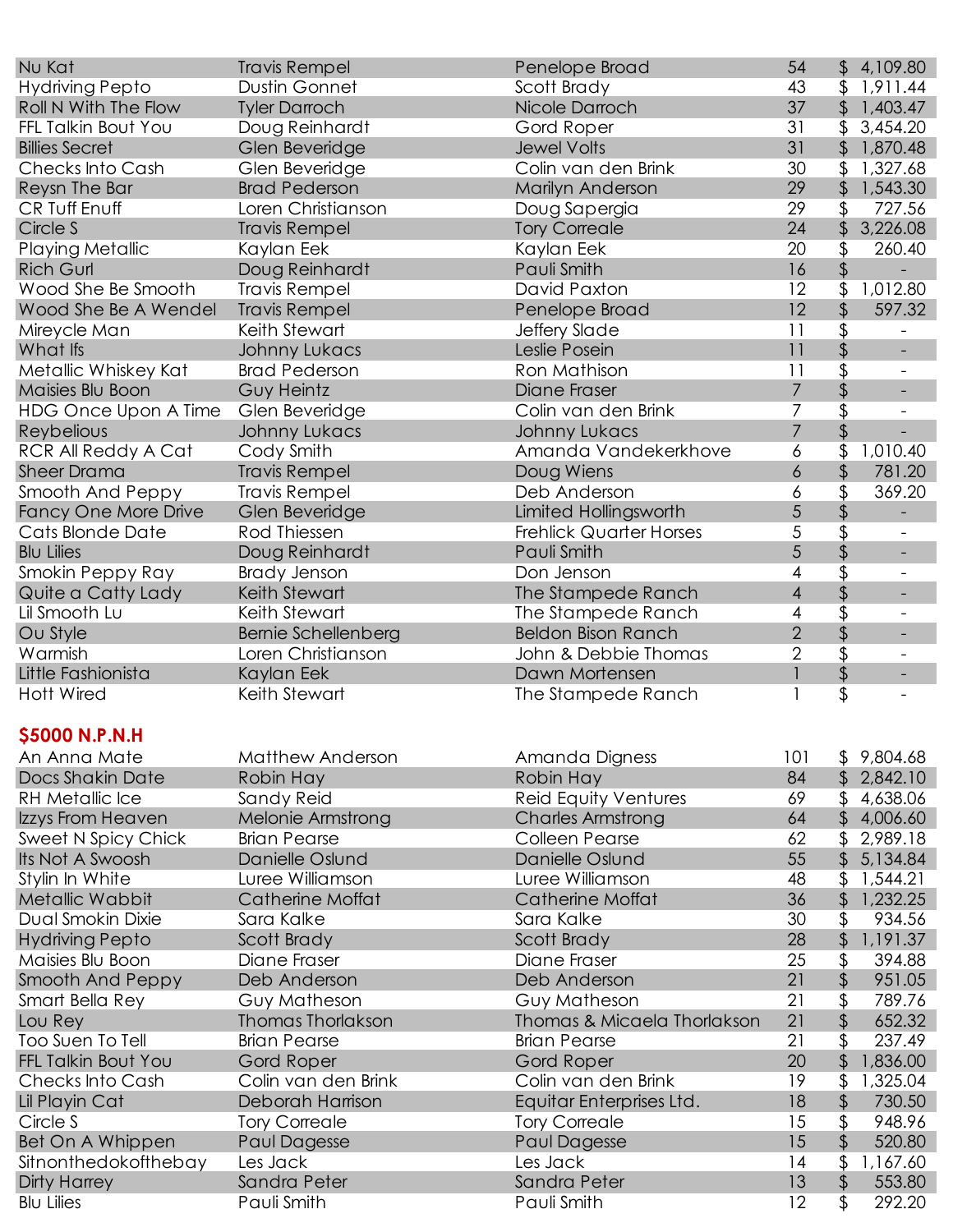| Floatlikeabutterfli                      | <b>Colleen Pearse</b>  | <b>Colleen Pearse</b>  | 11             | \$             |
|------------------------------------------|------------------------|------------------------|----------------|----------------|
| Jane E Cat                               | Jeanie Calver          | Jeanie Calver          | 9              | 676.80         |
| Saucy Smooth                             | Michael Stradling      | Michael Stradling      | 9              | 594.00         |
| Metallicinstructions                     | Deb Anderson           | Deb Anderson           | 8              | \$<br>1,357.20 |
| Rey Lynxx                                | Carin Eggertson        | Christopher Eggertson  | 8              |                |
| High Yall                                | Larissa Price          | Larissa Price          |                | 176.02         |
| <b>Shameless</b>                         | John Thomas            | <b>John Thomas</b>     |                |                |
| Parisicat                                | Paul Dagesse           | Paul Dagesse           |                |                |
| <b>Sheer Drama</b>                       | Doug Wiens             | Doug Wiens             | 5              | 864.00         |
| Sparkle N Polished                       | <b>Barb Stephenson</b> | <b>Bard Stephenson</b> | 4              | 227.20         |
| <b>Highbrows Taptdancer</b>              | Colin van den Brink    | Colin van den Brink    | 4              |                |
| Itchin My Coconuts                       | <b>Jody Caswell</b>    | <b>Jody Caswell</b>    | 4              |                |
| Drive A Highbrow                         | Grant Aykroyd          | Grant & Gale Aykroyd   | 4              |                |
| Reybelious                               | Julianna Lukacs        | Johnny Lukacs          | 3              | 227.20         |
| Smooth Katz                              | Robert Elford          | Robert Elford          | 3              |                |
| RCR All Reddy A Cat                      | Amanda Vandekerkhove   | Amanda Vandekerkhove   | 2              |                |
| HDG Once Upon A Time Colin van den Brink |                        | Colin van den Brink    | $\overline{2}$ |                |
| Fives Lil Merada                         | Les Jack               | Les Jack               |                |                |

## **\$25,000 Novice Horse**

| What Ifs                    | Johnny Lukacs              | Leslie Posein                  | 69                                                                                                     |                           | \$5,003.76               |
|-----------------------------|----------------------------|--------------------------------|--------------------------------------------------------------------------------------------------------|---------------------------|--------------------------|
| Olenasdualy Boonsmal        | <b>Dustin Gonnet</b>       | <b>Carol Bailey</b>            | 62                                                                                                     | \$                        | 3,426.58                 |
| Poor Lil Guy                | <b>Travis Rempel</b>       | Penelope Broad                 | 47                                                                                                     | \$                        | 5,929.10                 |
| Wendels Got A Gun           | <b>Brady Jenson</b>        | Don Jenson                     | 42                                                                                                     | \$                        | 6,638.20                 |
| LSR Addarosa Rio            | <b>Tyler Darroch</b>       | <b>Jill Rennie</b>             | 33                                                                                                     | \$                        | 1,529.60                 |
| Faith In My Metal           | <b>Brad Pederson</b>       | <b>Ryan Richels</b>            | 32                                                                                                     | \$                        | 884.70                   |
| Miss Playin RG              | Glen Beveridge             | <b>Jewel Volts</b>             | 29                                                                                                     | \$                        | 1,712.44                 |
| Cats Little Coquette        | <b>Travis Rempel</b>       | Malgorzata Slawinski           | 28                                                                                                     | $\mathfrak{L}$            | 1,805.60                 |
| <b>Buy George</b>           | Glen Beveridge             | <b>Brian Pearse</b>            | 27                                                                                                     | \$                        | 1,930.20                 |
| <b>RCR All Reddy A Cat</b>  | Cody Smith                 | Amanda Vandekerkhove           | 26                                                                                                     |                           | 1,535.32                 |
| Her Royal Queen             | Cody Smith                 | Connie Down-Cicoria            | 25                                                                                                     | \$                        | 1,197.48                 |
| Spotted In Red              | Kaylan Eek                 | <b>Trinity Stawinichy</b>      | 23                                                                                                     | \$                        | 1,880.60                 |
| <b>The Catillac Cantina</b> | Denton Moffat              | Denton Moffat                  | $\overline{20}$                                                                                        | $\overline{\mathfrak{s}}$ | 266.08                   |
| Rikki Bobbi                 | <b>Tyler Darroch</b>       | <b>Graham White</b>            | 19                                                                                                     | \$                        | 970.60                   |
| <b>Rich Gurl</b>            | Doug Reinhardt             | Pauli Smith                    | 18                                                                                                     | $\overline{\mathfrak{s}}$ | 752.40                   |
| <b>Highbrows Taptdancer</b> | Glen Beveridge             | Colin van den Brink            | 14                                                                                                     |                           | 396.90                   |
| Lenas Rockin                | <b>Travis Rempel</b>       | Peter Knott                    | 12                                                                                                     | \$                        | 923.00                   |
| Smart Mettalic Sue          | Glen Beveridge             | <b>Bill Klop</b>               | 11                                                                                                     | \$                        |                          |
| Quite a Catty Lady          | Keith Stewart              | The Stampede Ranch             | 10                                                                                                     | \$                        | $\equiv$                 |
| High Brow Clay 012          | Cody Smith                 | Connie Down-Cicoria            | 8                                                                                                      | \$                        | 1,562.40                 |
| <b>Blu Lilies</b>           | Doug Reinhardt             | Pauli Smith                    | 8                                                                                                      | $\overline{\mathfrak{s}}$ | 439.03                   |
| Smooth Talkin Kat           | <b>Johnny Lukacs</b>       | Leslie Posein                  | $\overline{7}$                                                                                         | \$                        | 264.00                   |
| Mireycle Man                | <b>Dustin Gonnet</b>       | Jeffery Slade                  | 6                                                                                                      | \$                        | 652.16                   |
| <b>Starey Night</b>         | Glen Beveridge             | <b>Hollingworth Farms</b>      | 6                                                                                                      | \$                        | 489.12                   |
| <b>HDG Once Upon A Time</b> | Glen Beveridge             | Colin van den Brink            | 5                                                                                                      | $\overline{\mathfrak{s}}$ | 417.04                   |
| CR Reyly Tuff               | Les Jack                   | Les Jack                       | 5                                                                                                      | \$                        | 396.00                   |
| Sweet Koko Cat              | <b>Tyler Darroch</b>       | Emma Stafford                  | $\overline{5}$                                                                                         | $\overline{\$}$           |                          |
| Warmish                     | Loren Christianson         | John & Debbie Thomas           | 5                                                                                                      | \$                        | $\overline{\phantom{a}}$ |
| Floatlikeabutterfli         | Glen Beveridge             | <b>Brian Pearse</b>            | 5                                                                                                      |                           | $\overline{\phantom{a}}$ |
| Spots Montana Doc           | Denton Moffat              | Denton Moffat                  | $\overline{4}$                                                                                         | \$                        | $\overline{\phantom{a}}$ |
| Smart Bella Rey             | Doug Reinhardt             | <b>Guy Matheson</b>            | $\overline{4}$                                                                                         | $\overline{\frac{1}{2}}$  | $\blacksquare$           |
| <b>Dmac Geisha Girl</b>     | <b>Travis Rempel</b>       | Nephrite Holdings              | $\mathfrak{S}% _{A}^{\ast}=\mathfrak{S}_{A}\!\left( A;B\right) ,\ \mathfrak{S}_{A}\!\left( A;B\right)$ | $\frac{4}{3}$             | $\overline{\phantom{a}}$ |
| Metallic Treasure           | Kaylan Eek                 | Julie Karlsen                  | $\overline{3}$                                                                                         |                           |                          |
| Cats Blonde Date            | Rod Thiessen               | <b>Frehlick Quarter Horses</b> | 3                                                                                                      | \$                        |                          |
| CD Metalhic Lights          | <b>Tyler Darroch</b>       | Lloyd & Jan Turner             | $\overline{2}$                                                                                         | \$                        |                          |
| Ou Style                    | <b>Bernie Schellenberg</b> | <b>Beldon Bison Ranch</b>      |                                                                                                        |                           |                          |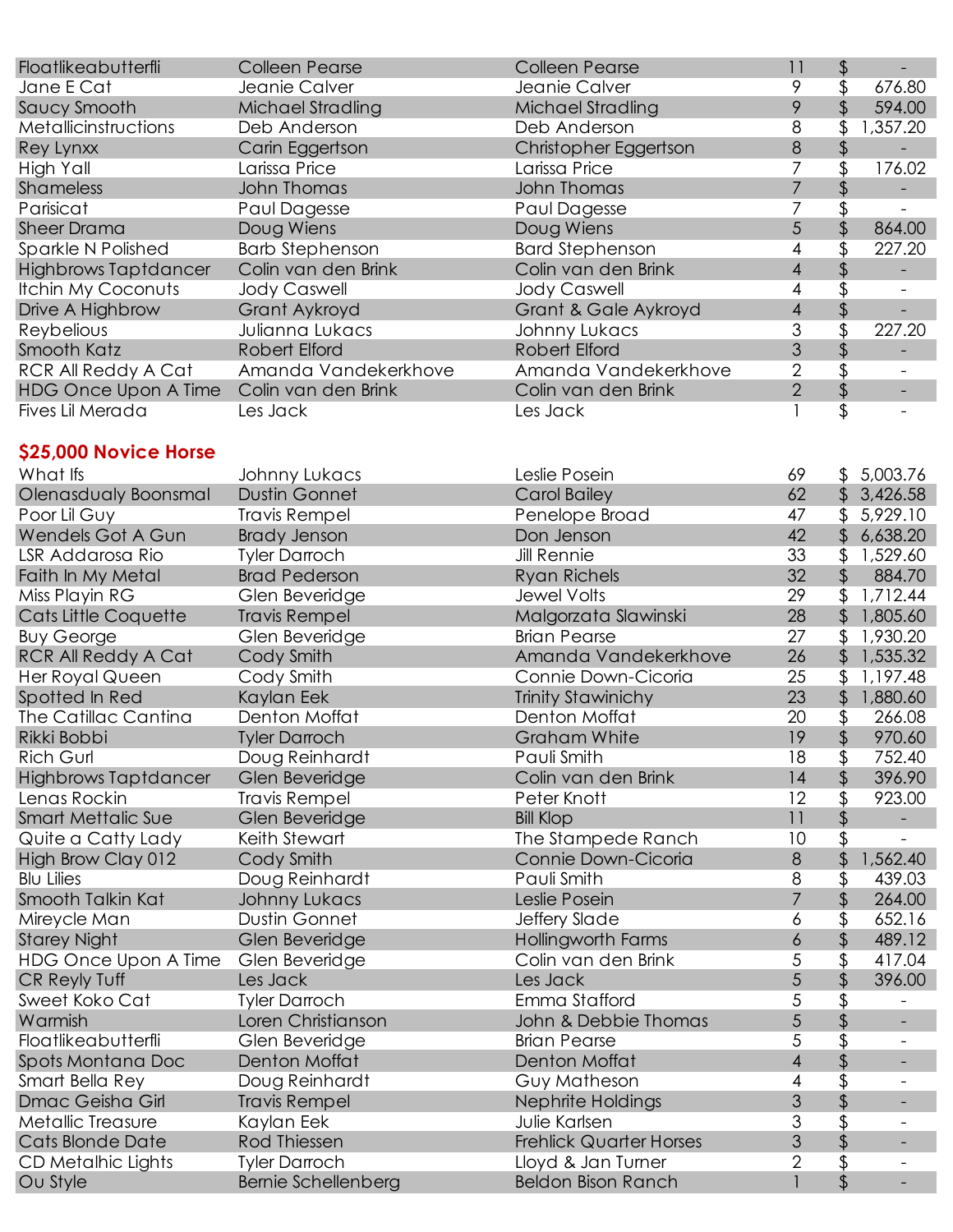## **\$25,000 NPNH**

| <b>RH Purrolator Cat</b>   | Sandy Reid              | Sandy Reid                | 62             | S        | 4,531.74                 |
|----------------------------|-------------------------|---------------------------|----------------|----------|--------------------------|
| Cats Little Coquette       | Malgorzata Slawinski    | Malgorzata Slawinski      | 44             | \$       | 3,197.64                 |
| Kual Dual                  | Ken Mix                 | Ken & Karen Mix           | 44             | \$       | 1,166.64                 |
| <b>Bet Hesa Lena</b>       | Kaila Stewart           | Kaila Stewart             | 37             | \$       | 4,509.28                 |
| Sassy Lights               | Pauli Smith             | Pauli Smith               | 33             |          | 6,140.76                 |
| <b>RCR All Reddy A Cat</b> | Amanda Vandekerkhove    | Amanda Vandekerkhove      | 29             | \$       | 2,199.84                 |
| <b>Buy George</b>          | <b>Brian Pearse</b>     | <b>Brian Pearse</b>       | 26             | \$       | 1,696.32                 |
| <b>Bama Red</b>            | <b>Bill Klop</b>        | <b>Bill Klop</b>          | 25             | \$       | 625.56                   |
| Highbrows Taptdancer       | Colin van den Brink     | Colin van den Brink       | 22             | \$       | 789.60                   |
| TR Shes A Cat              | Kate Rusnack            | Dustin & Kate Rusnack     | 17             | \$       | 1,102.20                 |
| Olenasdualy Boonsmal       | Carol Bailey            | Carol Bailey              | 17             | \$       | 643.68                   |
| CD Merada Play             | Robin Hay               | Robin Hay                 | 17             | \$       |                          |
| Miss Playin RG             | Cali Brandt             | <b>Jewel Volts</b>        | 14             | \$       | 396.00                   |
| <b>Stars Smart Rey</b>     | John Thomas             | John & Debbie Thomas      | 13             | \$       | 334.00                   |
| Dual Smart Deal            | John Thomas             | John & Debbie Thomas      | 9              | \$       | 724.74                   |
| <b>Highdriving Pepto</b>   | Scott Brady             | Scott Brady               | 9              | \$       | 554.50                   |
| Lil Driver                 | Gale Aykroyd            | Grant & Gale Aykroyd      | 9              | \$       | 296.64                   |
| Floatlikeabutterfli        | <b>Brian Pearse</b>     | <b>Brian Pearse</b>       | 7              |          |                          |
| Lil Rey Badger             | Peter Knott             | Peter Knott               | 6              |          | 1,041.60                 |
| Drive This                 | <b>Catherine Moffat</b> | <b>Cathrine Moffat</b>    | 6              | \$       | 781.20                   |
| Smart Anna Doc             | Dwight Fisher           | Dwight Fisher             | 5              |          | 781.20                   |
| Spots Montana Doc          | <b>Catherine Moffat</b> | Denton Moffat             | 5              |          | 594.00                   |
| <b>TS Cupids Boonsmal</b>  | Erin van Haarstert      | Mark & Erin van Haarstert | 5              |          |                          |
| Metallic Treasure          | Julie Karlsen           | Julie Karlsen             | $\overline{4}$ | \$<br>\$ |                          |
| <b>DMAC Geisha Girl</b>    | Jan Ritter              | Nephrite Holdings         | 3              |          |                          |
| CD Stylin Cat Play         | Robin Hay               | Robin Hay                 | 3              | \$       |                          |
| Wood She Be Smooth         | David Paton             | David Paton               | 3              |          | $\overline{\phantom{a}}$ |
| Lenas Rockin               | Peter Knott             | Peter Knott               |                |          |                          |
|                            |                         |                           |                |          |                          |

## **\$50,000 Amateur**

| Penelope Broad      | Poor lil Guy                  | Penelope Broad         | 67 | \$             | 6,598.65 |
|---------------------|-------------------------------|------------------------|----|----------------|----------|
| Kathi Fisher        | <b>RPL Smart Ruby Rey</b>     | Kathi Fisher           | 55 | $\mathfrak{L}$ | 6,246.42 |
| Jan Ritter          | Smart Instantly               | Nephrite Holdings      | 52 | \$             | 3,196.32 |
| Connie Down-Cicoria | Her Royal Queen               | Connie Down-Cicoria    | 49 | $\mathfrak{L}$ | 2,257.48 |
| Colleen Wallace     | Onetime Is Short              | Colleen Wallace        | 47 | \$             | 4,445.16 |
| Debbie Hall         | Sanjo Royal                   | Debbie Hall            | 34 | \$             | 1,971.76 |
| Amanda Fill         | Rio Merada/Catjumpedoverthird | Douglas Vanderkerkhove | 31 | \$             | 1,337.76 |
| Peter Knott         | Lil Rey Badger                | Peter Knott            | 20 | \$             | 1,141.93 |
| Doug Wiens          | This Cats Max                 | Doug Wiens             | 18 |                | 308.16   |
| <b>Carol Bailey</b> | Olenasdualy Boonsmal          | <b>Carol Bailey</b>    | 16 |                | 985.96   |
| Jane Leeson         | One Stylish Pepto             | Jane Leeson            | 15 | \$             | 732.00   |
| James Mann          | Lois Lain                     | James Mann             | 13 | \$             | 508.46   |
| John Thomas         | <b>Stars Smart Rey</b>        | John & Debbie Thomas   | 11 | \$             | 463.32   |
| Marjorie Beatty     | <b>Shiny Pink Catdy</b>       | Marjorie Beatty        | 10 | \$             | 792.00   |
| Grant Beyer         | Smart Georgia Rey             | Grant Beyer            | 9  |                |          |
| Scott Brady         | One Cuttin Cat                | Scott Brady            | 8  |                | 396.00   |
| <b>Bill Klop</b>    | <b>Bama Red</b>               | <b>Bill Klop</b>       | 8  |                |          |
| Carin Eggertson     | Northern Boon                 | Christopher Eggertson  | 7  | \$             |          |
| Leslie Posein       | Doin My Time                  | Leslie Posein          | 5  |                | 132.00   |
| Kim Brady           | <b>Just Sophisicated</b>      | Kim Brady              | 5  |                |          |
| Dale Posein         | Redneck Creyzy                | Leslie Posein          | 2  |                |          |
| Colin van den Brink | <b>Checks Into Cash</b>       | Colin van den Brink    |    |                |          |
|                     |                               |                        |    |                |          |
| \$35,000NP          |                               |                        |    |                |          |

```
Thomas Thorlakson Glass Cactus Thomas & Micaela Thorlakson 50 $ 2,075.52<br>Michelle van den Brink Catsonova Colin van der Brink 48 $ 2,815.20
Michelle van den Brink Catsonova and Colin van der Brink 48
```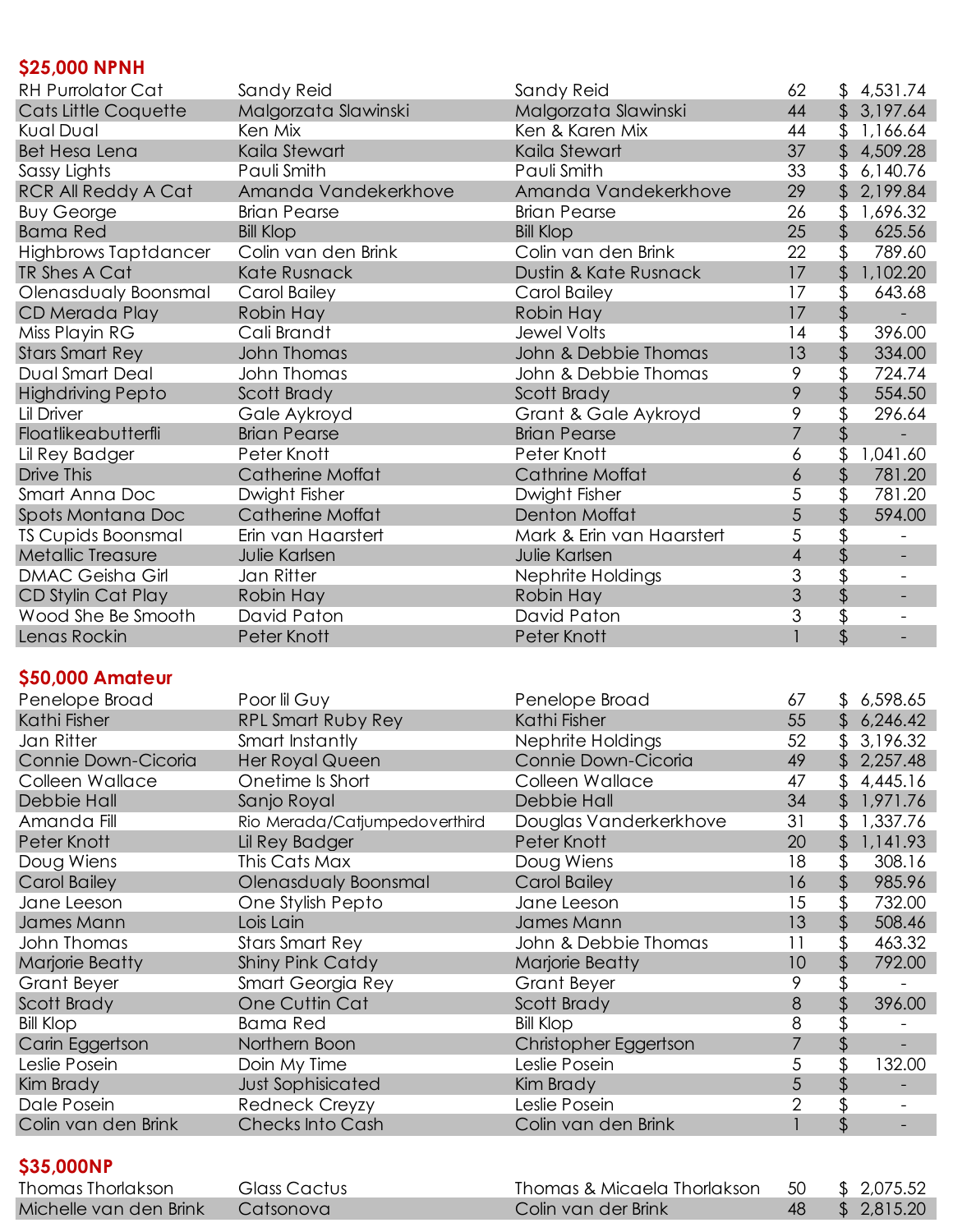| Randy Vanee               | Come Away With Me                   | Randy Vanee                 | 32             | \$       | 975.20                   |
|---------------------------|-------------------------------------|-----------------------------|----------------|----------|--------------------------|
| <b>Kate Rusnack</b>       | TR Shes A Cat/One Million Reasons   | Dustin & Kate Rusnack       | 25             | \$       | 662.40                   |
| Janice Gray               | CTR Smart Jazzy Boon                | Janice Gray                 | 18             | \$       | 828.00                   |
| Dale Posein               | <b>Redneck Creyzy</b>               | Leslie Posein               | 16             | \$       | 440.80                   |
| Lois Clough               | Smart Little Anne                   | Lois Clough                 | 15             | \$       | 423.20                   |
| Leslie Posein             | Doin My Time/Smooth Talkin Kat      | Leslie Posein               | 15             | \$       | 294.40                   |
| Cole Nelson               | Royal N Catty                       | Cole Nelson                 | 13             | \$       | 607.20                   |
| Vaughn Hanson             | Hughes Hefner                       | Vaughn Hanson               | 12             | \$       |                          |
| Julianna Lukacs           | Reyligious                          | John Lukacs                 | 11             | \$       | 242.88                   |
| Robin Hay                 | CD Merada Play                      | Robin Hay                   | $\delta$       | \$       | 220.80                   |
| Robert Elford             | Smooth Katz                         | Robert Elford               | 8              | \$       |                          |
| <b>Teresa Lukacs</b>      | Reyligious                          | John Lukacs                 | 5              | \$       | 220.80                   |
| Leah Stewart              | Footprints By Gypsy                 | <b>Brent Stewart</b>        | 5              | \$       |                          |
| Allen Guynn               | <b>Bearcat Merada</b>               | Allen Guynn                 | $\overline{4}$ | \$       |                          |
|                           |                                     |                             |                |          |                          |
| \$15,000 Amateur          |                                     |                             |                |          |                          |
| Dale Posein               | Redneck Creyzy                      | Leslie Posein               | 100            |          | \$2,909.04               |
| <b>Brad Karl</b>          | A Shoot N Star/Lil Smooth Lu        | The Stampede Ranch          | 78             | \$       | 3,018.40                 |
| <b>Ryan Richels</b>       | Faith In My Metal                   | Ryan Richels                | 77             |          | \$3,115.12               |
| Greta Wurtz               | Sweet Pepto Again                   | Greta Wurtz                 | 74             | \$       | 2,285.28                 |
| Doug Sapergia             | CR Tuff Enuff                       | Doug Sapergia               | 72             |          | \$1,867.60               |
| Tanya Nelson              | NRR Spooky Cat                      | Cole Nelson                 | 59             | \$       | 1,306.40                 |
| Leslie Posein             | Doin My Time                        | Leslie Posein               | 43             | \$       | 242.88                   |
| <b>Shelley Travis</b>     | <b>Super Sarahs Boon</b>            | <b>Shelley Travis</b>       | 42             | \$       | 460.00                   |
| Chantel Jensen            | Lil Miss Tips                       | Chantel Jensen              | 32             | \$       | 312.80                   |
| Carin Eggertson           | Rey Lynxx                           | Christopher Eggertson       | 26             | \$       | 242.88                   |
| Kim Brady                 | <b>Just Sophisicated</b>            | Kim Brady                   | 24             | \$       | 469.20                   |
| Shar Kaczmar              | Lena Raye                           | <b>Shar Kaczmar</b>         | 17             | \$       | 386.40                   |
| Lisa Hanson               | <b>Flashy Rose Marie</b>            | Vaughn Hanson               | 15             | \$       | 386.40                   |
| <b>Bryce Karl</b>         | Mamas Little Pistol                 | The Stampede Ranch          | 15             | \$       | 128.80                   |
| Christopher Eggertson     | Spoonfula Courage                   | Christopher Eggertson       | 13             | \$       | 303.60                   |
| Erin van Haastert         | TS Cupids Boonsmal/Cash Cat Merada  | Mark & Erin van Haarstert   | 13             | \$       | 128.80                   |
| Marjorie Beatty           | Shiny Pink Catdy                    | Marjorie Beatty             | 13             | \$       |                          |
| Jeffery Slade             | Oliver Twistt                       | Jeffery Slade               | 10             | \$       |                          |
| Janice Gray               | CTR Smart Jazzy Boon                | Janice Gray                 | 9              | \$       | 404.80                   |
| Robin Hay                 | Docs Shakin Date/CD Stylin Cat Play | Robin Hay                   | 8              | \$       | 552.00                   |
| <b>Bill Klop</b>          | Smart Mettalic Sue                  | <b>Bill Klop</b>            | 8              | \$       | 294.40                   |
| Allen Guynn               | <b>Bearcat Merada</b>               | Allen Guynn                 | $\overline{7}$ | \$       |                          |
| <b>Rashell Gouwenberg</b> | Drive This                          | <b>Rashell Gouwenberg</b>   | 6              | \$       | 331.20                   |
| <b>Rob Pelkey</b>         | <b>Boonsa Dreamin</b>               | <b>Rob Pelkey</b>           | 6              | \$       |                          |
| Fred Mackenzie            | Lil Precious Metal                  | <b>Bridgitte Mackenzie</b>  | 5              | \$       | 276.00                   |
| Dawn Mortensen            | Little Fashionista                  | Dawn Mortensen              | 4              | \$       |                          |
| Lois Clough               | Smart Little Anne                   | Lois Clough                 | 4              |          |                          |
| Nancy Knott               | Playboys Short Cut                  | Peter Knott                 | 3              | \$       | $\overline{\phantom{a}}$ |
| Monica Denys              | Gracies Cat                         | Monica Denys - Dunn Ranch   | 3              | \$       |                          |
| <b>Tyler Hodgson</b>      | Didyrey                             | <b>Tyler Hodgson</b>        | 3              | \$       | $\overline{a}$           |
| Dave Argent               | <b>Boonlit Jewel</b>                | Dave Argent                 | $\overline{2}$ | \$       |                          |
|                           |                                     |                             |                |          |                          |
| <b>\$2000 Rider</b>       |                                     |                             |                |          |                          |
| Jeffery Slade             | SB Fedxmeacd                        | Jeffery Slade               | 119            |          | \$3,839.16               |
| <b>Brooklyn Beveridge</b> | Smart Dixie Kit/Starey Night        | Danielle Oslund             | 105            |          | \$3,220.00               |
| Micaela Thorlakson        | John E Boon                         | Thomas & Micaela Thorlakson | 94             |          | \$3,422.40               |
| <b>Rashell Gouwenberg</b> | Drive This                          | <b>Rashell Gouwenberg</b>   | 59             |          | 2,276.08                 |
| Tara Deboer               |                                     | <b>Tara Deboer</b>          | 41             | \$       | 996.36                   |
| <b>Tyler Hodgson</b>      | Dually 66                           |                             | 41             |          | 404.80                   |
|                           | <b>Didyrey</b>                      | <b>Tyler Hodgson</b>        | 40             | \$<br>\$ |                          |
| <b>Jill Hamilton</b>      | Cattlight                           | Jill Hamilton               |                |          | 644.00                   |

Brad Karl A Shoot N Star/Lil Smooth Lu The Stampede Ranch 35 \$ 345.92